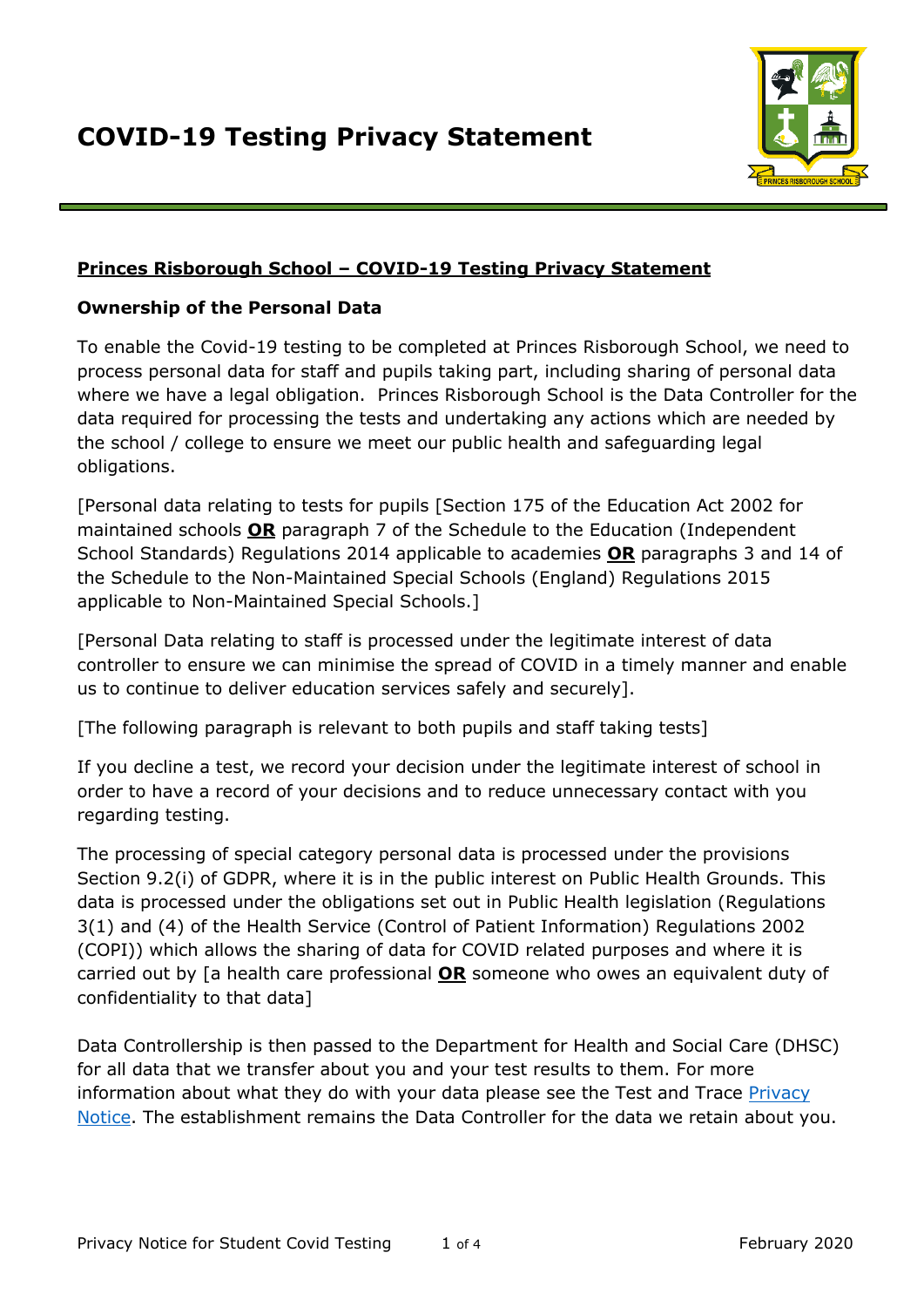# **Personal Data involved in the process:**

We use the following information to help us manage and process the tests:

- Name
- Date of birth (and year group)
- Gender
- Ethnicity
- Home address and postcode
- Email address
- Mobile number
- Unique barcode assigned to each individual test and which will become the primary reference number for the tests
- Test result
- Parent/guardians contact details (if required)

We will only use information that is collected directly from you specifically for the purpose of the tests, even if you have previously provided us with this information.

## **How we store your personal information**

The information will only be stored securely on local spreadsheets in school/college whilst it is needed. It will also be entered directly onto DHSC digital services for the NHS Test and Trace purposes. Schools/colleges will not have access to the information on the digital service once it has been entered.

## **Processing of Personal Data Relating to Positive test results**

The member of staff, pupil, student or parent (depending on contact details provided) will be informed of the result by the school/college and advised how to book a confirmatory test.

We will use this information to enact their own COVID isolation processes without telling anyone who it is that has received the positive test.

The information will be transferred to DHSC, who will share this with the NHS, GPs. PHE and the Local Government will use this information for wider test and trace activities as well as statistical and research purposes.

This information is processed and shared under obligations set out in Public Health legislation under Regulations 3(1) and (4) of the Health Service (Control of Patient Information) Regulations 2002 (COPI) which allows the sharing of data for COVID related purposes.

This information will be kept by the school/college for up to 14 days and by the NHS for 8 years.

## **Processing of Personal Data Relating to Negative test results**

We will record a negative result and the information transferred to DHSC, NHS. PHE and the Local Government who will use the information for statistical and research purposes.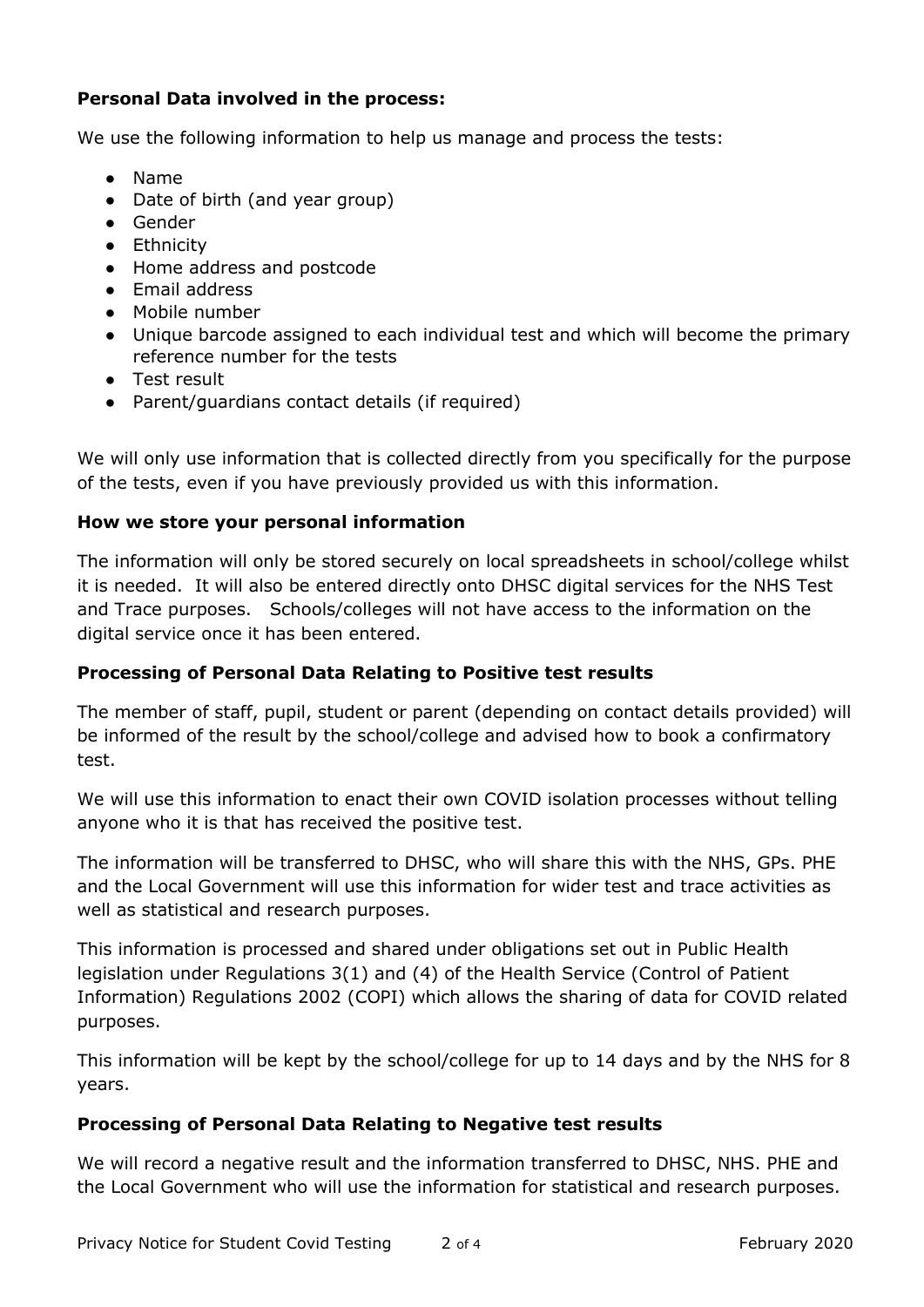This information is processed and shared under obligations set out in Public Health legislation under Regulations 3(1) and (4) of the Health Service (Control of Patient Information) Regulations 2002 (COPI) which allows the sharing of data for COVID related purposes.

This information will be kept by the school/college for up to 14 days and by the NHS for 8 years.

# **Processing of Personal Data relating to declining a test**

We will record that you have declined to participate in a test and this information will not be shared with anyone.

## **Data Sharing Partners**

The personal data associated with test results will be shared with

- DHSC, NHS, PHE to ensure that they can undertake the necessary Test and Trace activities and to conduct research and compile statistics about Coronavirus.
- Your GP to maintain your medical records and to offer support and guidance as necessary
- Local Government to undertake local public health duties and to record and analyse local spreads.

## **Your Rights**

Under data protection law, you have rights including:

**Your right of access** - You have the right to ask us for copies of your personal information.

**Your right to rectification** - You have the right to ask us to rectify personal information you think is inaccurate. You also have the right to ask us to complete information you think is incomplete.

**Your right to erasure** - You have the right to ask us to erase your personal information in certain circumstances.

**Your right to restriction of processing** - You have the right to ask us to restrict the processing of your personal information in certain circumstances.

**Your right to object to processing** - You have the right to object to the processing of your personal information in certain circumstances.

Your right to data portability - You have the right to ask that we transfer the personal information you gave us to another organisation, or to you, in certain circumstances.

You are not required to pay any charge for exercising your rights. If you make a request, we have one month to respond to you.

Please contact HR at [asmith@insignis.org.uk](mailto:asmith@insignis.org.uk) or 01844 341458 if you wish to make a request.